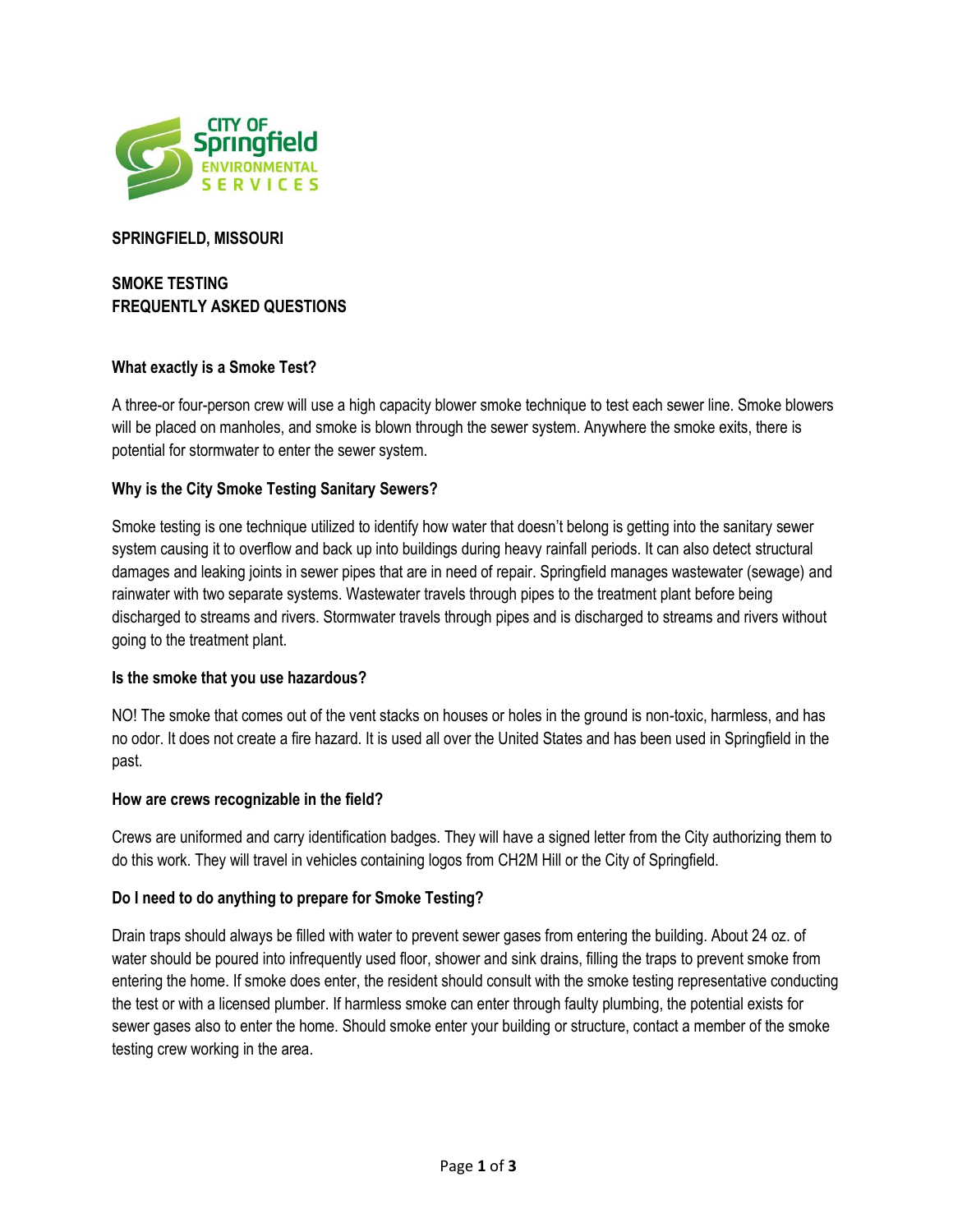# **Where does the City plan to smoke test?**

There are many locations that will be smoke tested. The map below shows where the City plans to smoke test in July 2015. Call to see if your house is in the testing area.



### **What if smoke comes out of my yard or driveway?**

This could mean that there is a drain on the property that is connected to the house lateral instead of the storm system. It could also mean that there is not a direct connection, but that the lateral has breaks or cracks in the pipe that allow rainwater to enter.

### **If there is smoke in my yard, what does that mean?**

Contact the representative in the street conducting the test. You may need to disconnect a drain or line or replace a portion of the house lateral which would require a licensed plumber.

### **Do I need to be home when the Smoke Testing is performed?**

Homeowners do not need to be home and at no time will field crews need to enter the residence. Field inspectors will be noticeable documenting the testing, taking photos and taking measurements so that they defects may be found at a later date and repaired.